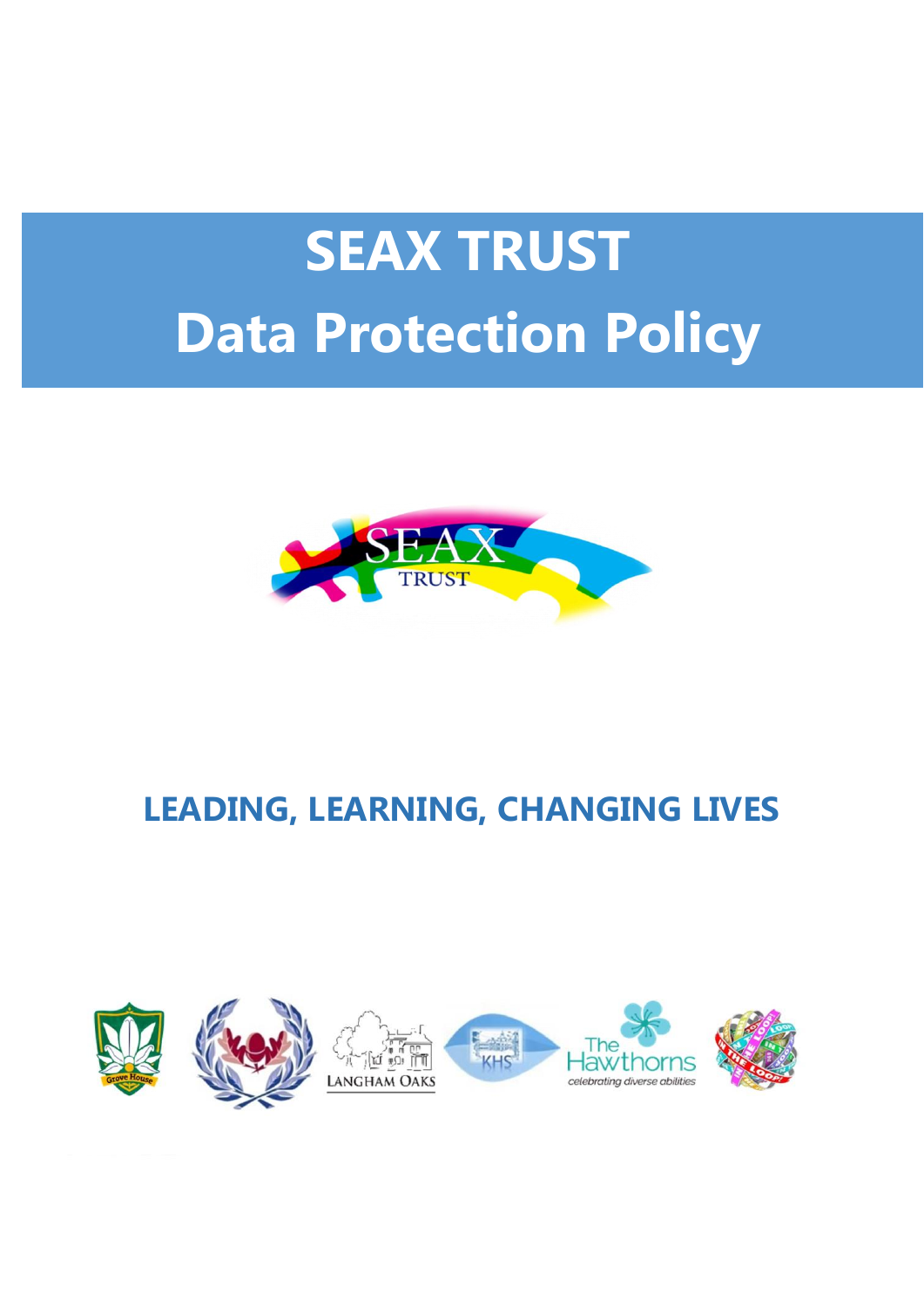#### **Data Protection Policy**

This template has been provided by SBM Services (uk) Ltd and is only authorised for use by those schools in contract with SBM Services (uk) Ltd. This template may not be reproduced, stored in a retrieval system or transmitted in any form or by any means, electronic, mechanical, photocopying, recording or otherwise without the prior written permission of SBM Services (uk) Ltd.

#### **Copyright © 2018 All rights reserved**

This Policy sets out that which will be applied going forward from its adoption

| Ratified by SEAX Board of Trustees & | 21 <sup>st</sup> October 2020 |
|--------------------------------------|-------------------------------|
| <b>Effective Date of Adoption:</b>   |                               |

#### **Policy updated following GDPR Audit by SBM Services in July 2020. The following updates made October 2020:**

- 1. Responsibility for coordination of data protection training moved from DPO to relevant Headteacher
- 2. Responsibility for updating Dataflow Maps moved from DPO to relevant Headteacher
- 3. Section on consent expanded to detail possible age of student and circumstances when student-consent is sought
- 4. Consent section amended to specify that consent lasts for the length of time student attends the school
- 5. Records Management section amended to provide details of the two Trust Retention Schedules followed

This Policy is essential reading for all data processors of the SEAX Trust and forms part of the Induction Process for all new staff, volunteers, members of Local Academy Committees, Trustees and Members of the Trust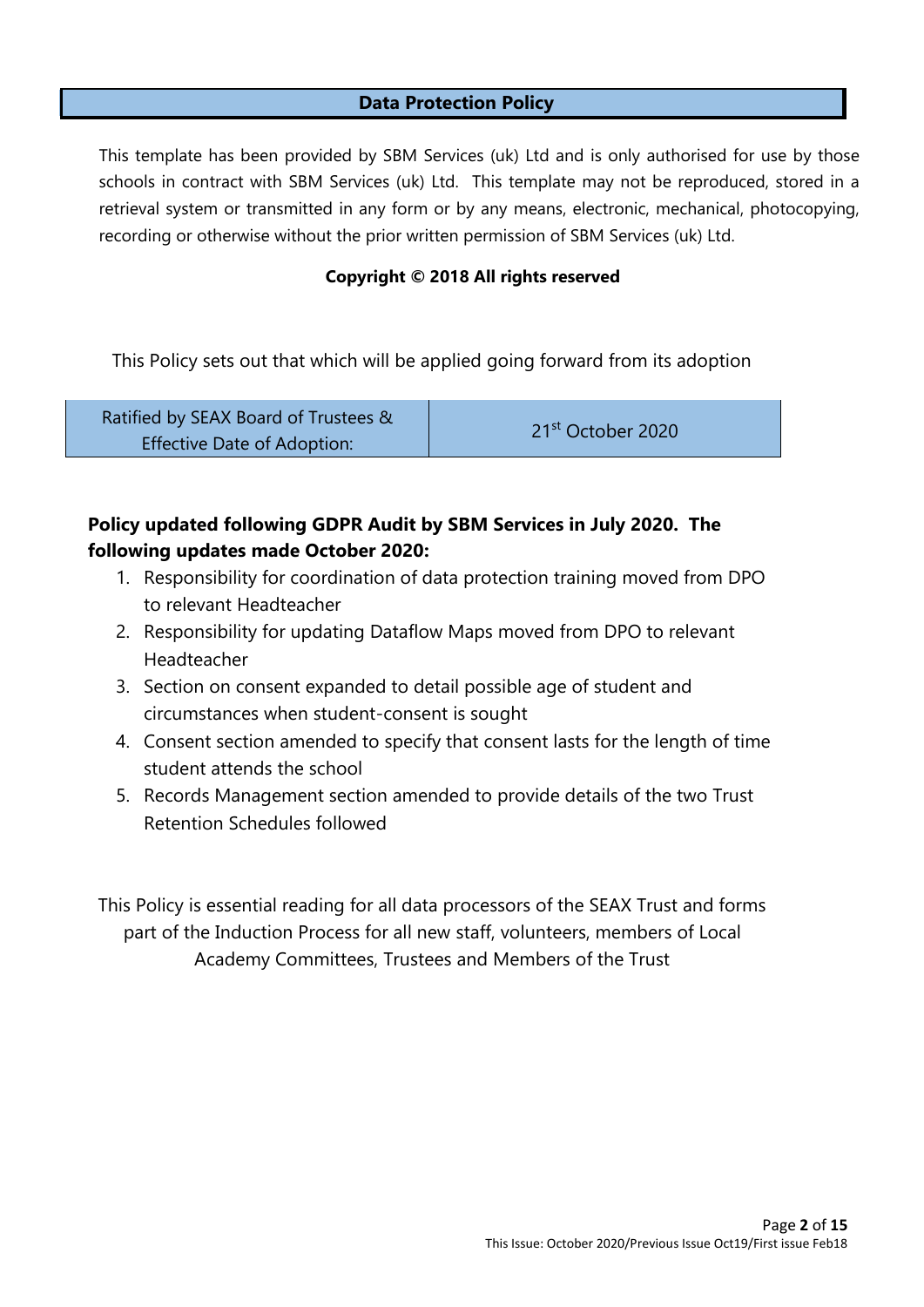## **Contents**

| <b>Section Title</b>                            | Page No.       |  |
|-------------------------------------------------|----------------|--|
| Part 1 - Introduction & Key Definitions         |                |  |
| Introduction                                    | 4              |  |
| <b>Key Definitions</b>                          | $\overline{4}$ |  |
| Part 2 - Organisational Arrangements            |                |  |
| <b>Overall Responsibility</b>                   | 6              |  |
| Roles & Responsibilities                        | 6              |  |
| Part 3 - Detailed Arrangements & Procedures     |                |  |
| Data Management                                 | 8              |  |
| Data Registration                               |                |  |
| <b>Data Protection Officer</b>                  |                |  |
| <b>Data Protection Awareness</b>                |                |  |
| Data Mapping<br>٠                               |                |  |
| Third Party Suppliers Acting as Data Processors | 9              |  |
| Consent                                         | 10             |  |
| <b>Privacy Notices</b>                          |                |  |
| The Use of Pupil Images                         |                |  |
| <b>Accurate Data</b>                            |                |  |
| Withdrawal of Consent                           |                |  |
| Associated Data Protection Policies             | 12             |  |
| <b>CCTV</b>                                     |                |  |
| Complaints                                      |                |  |
| Data Breaches                                   |                |  |
| Records Management & Retention                  |                |  |
| <b>Subject Access Requests</b>                  |                |  |
| Third Party Requests for Information            |                |  |
| Use of Personal Devices                         |                |  |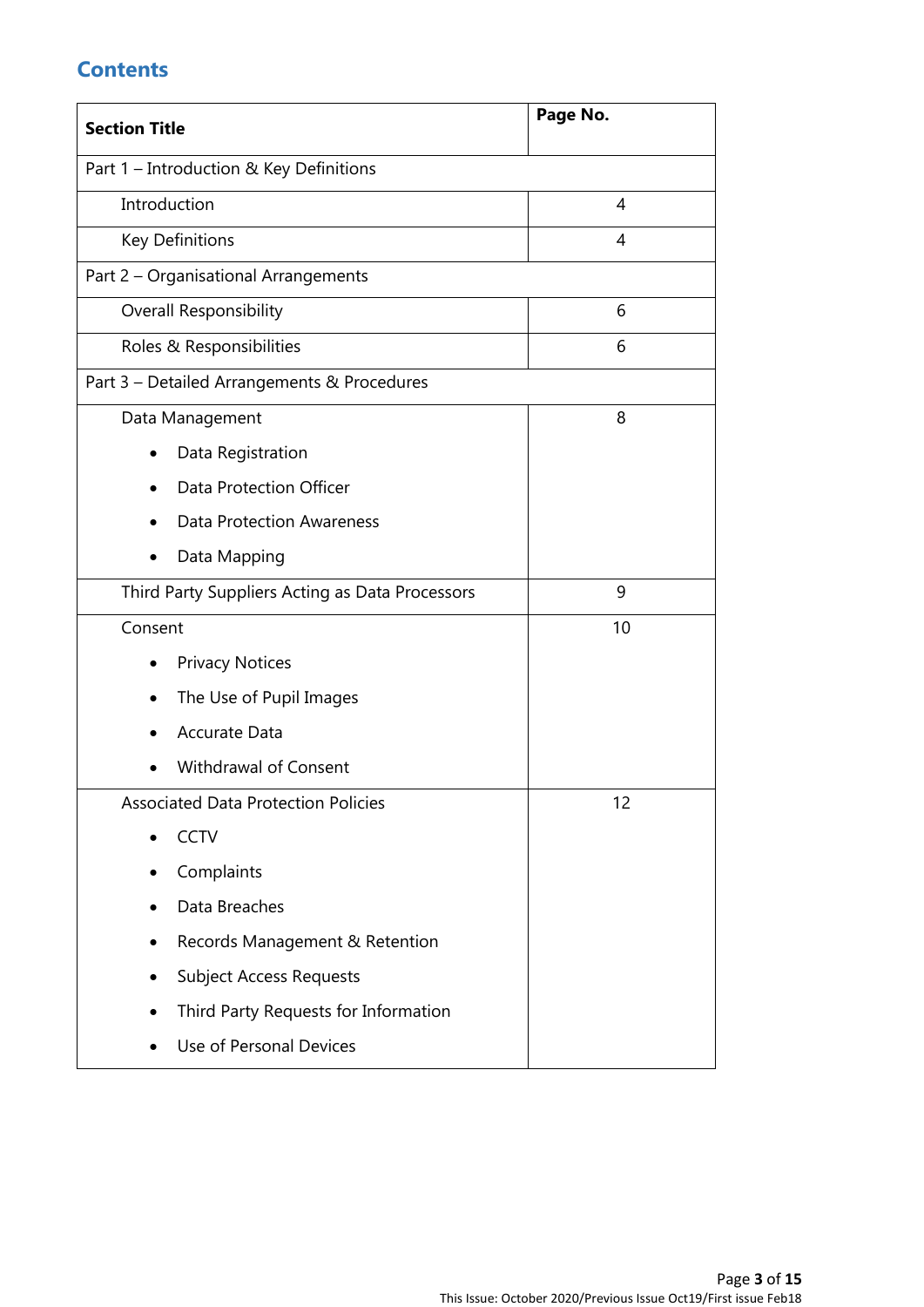## **Part 1 - Introduction and Key Definitions**

#### **1.1 Introduction**

SEAX Trust schools need to gather and use certain information about individuals.

These individuals can include pupils, parents/carers, employees, suppliers, business contacts and other people the schools have a relationship with, or may need to contact.

This policy describes how this personal data must be collected, handled and stored to meet the schools' data protection standards — and to comply with the law.

This Data Protection Policy ensures SEAX Trust and its schools:

- comply with data protection law and follow good practice
- protect the rights of pupils, staff, parents/carers and other stakeholders
- remain transparent regarding the storage and processing of individuals' data
- protect themselves from the risks of a data breach

This Data Protection Policy is based on the six principles of the Data Protection Act (DPA) in that personal data shall be:

- 1. processed lawfully, fairly and in a transparent manner
- 2. collected for specified, explicit and legitimate purposes
- 3. adequate, relevant and limited to what is necessary in relation to the purposes for which it is processed
- 4. accurate and kept up to date
- 5. kept in a form which permits identification of data subjects for no longer than is necessary
- 6. processed in a manner that ensures appropriate security of the personal data, including protection against unauthorised or unlawful processing and against accidental loss or damage

#### **1.2 Key Definitions**

#### **Data**

The DPA describes how organisations, including SEAX Trust and its schools, must collect, handle and store personal information ('data').

'Data' consists of any information that the school/Trust collects and stores about individuals or other organisations. Some data is more sensitive than others and particular care will be given to processing and managing this. Sensitive data includes:

- racial or ethnic origin;
- political opinions;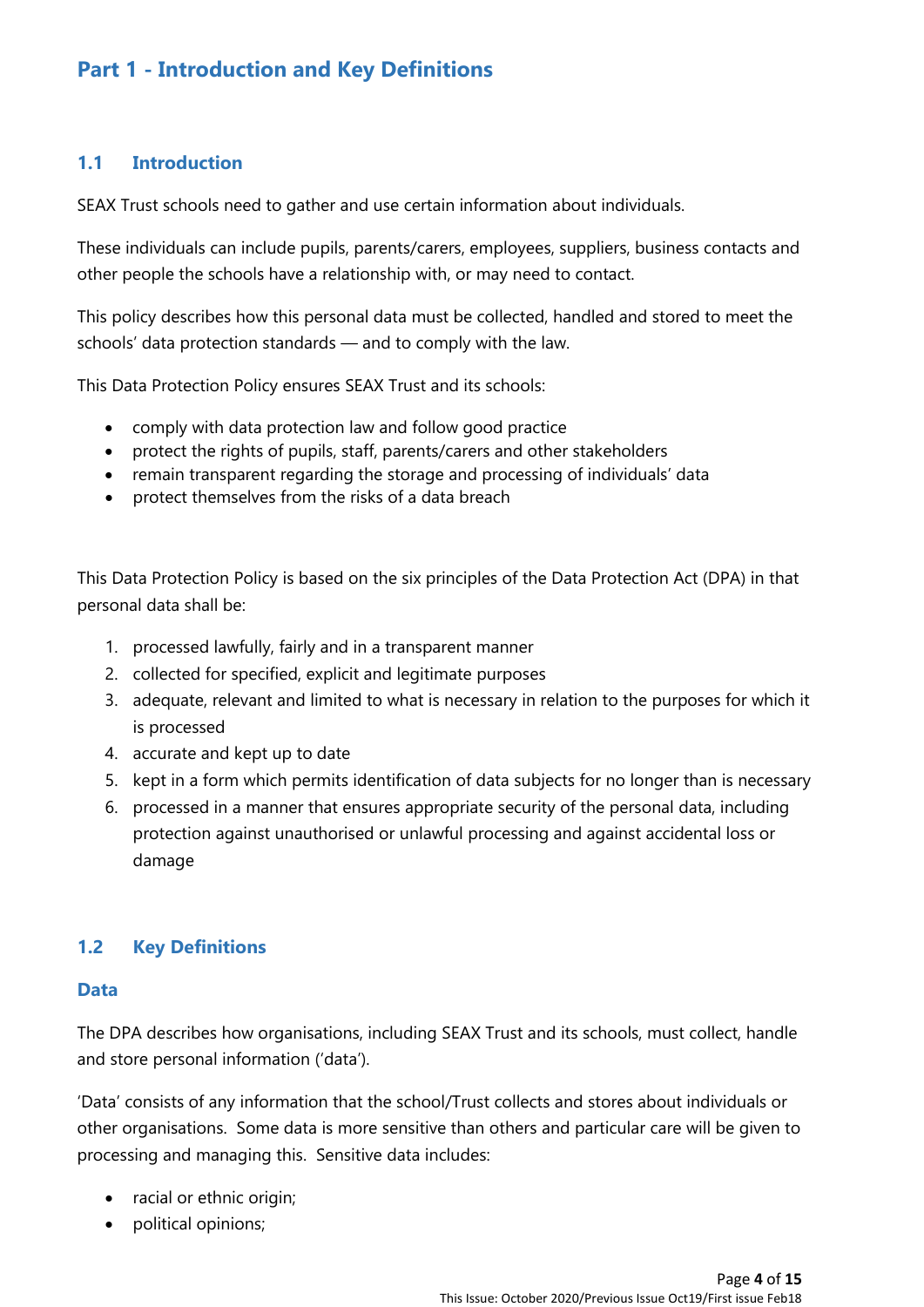- religious or philosophical beliefs;
- trade union membership;
- data concerning health or sex life and sexual orientation;
- genetic data;
- biometric data.

Data can be stored electronically, on paper or on other materials.

To comply with the law, personal information must be collected and used fairly, stored safely and not disclosed unlawfully.

#### **Data Subject**

A 'Data Subject' is someone whose details the school/Trust keeps on file. The data subject has the following rights under data protection legislation:

- to be informed
- to have access to data stored about them (or their children)
- to rectification if there is an error on the data stored
- to erasure if there is no longer a need for the school to keep their data
- to restrict processing (e.g. limit what their data is used for)
- to object to data being shared or collected

Although data protection legislation affords these rights to individuals, in some cases the obligations schools have to share data with, for example, the DfE and certain other organisations, override these rights (this is documented later in the policy under 'Privacy Notices').

#### **Data Processor**

A 'Data Processor' uses, collects, accesses or amends the data that the controller is authorised to collect or has already collected. It can be a member of staff, third party company or another organisation such as the police or Local Authority (LA).

#### **Data Controller**

The 'Data Controller' has overall responsibility for the personal data collected and processed and has a responsibility for ensuring compliance with the relevant legislation. They are able to delegate this to 'Data Processors' to act on their behalf.

The Headteacher of each school is the 'Data Controller.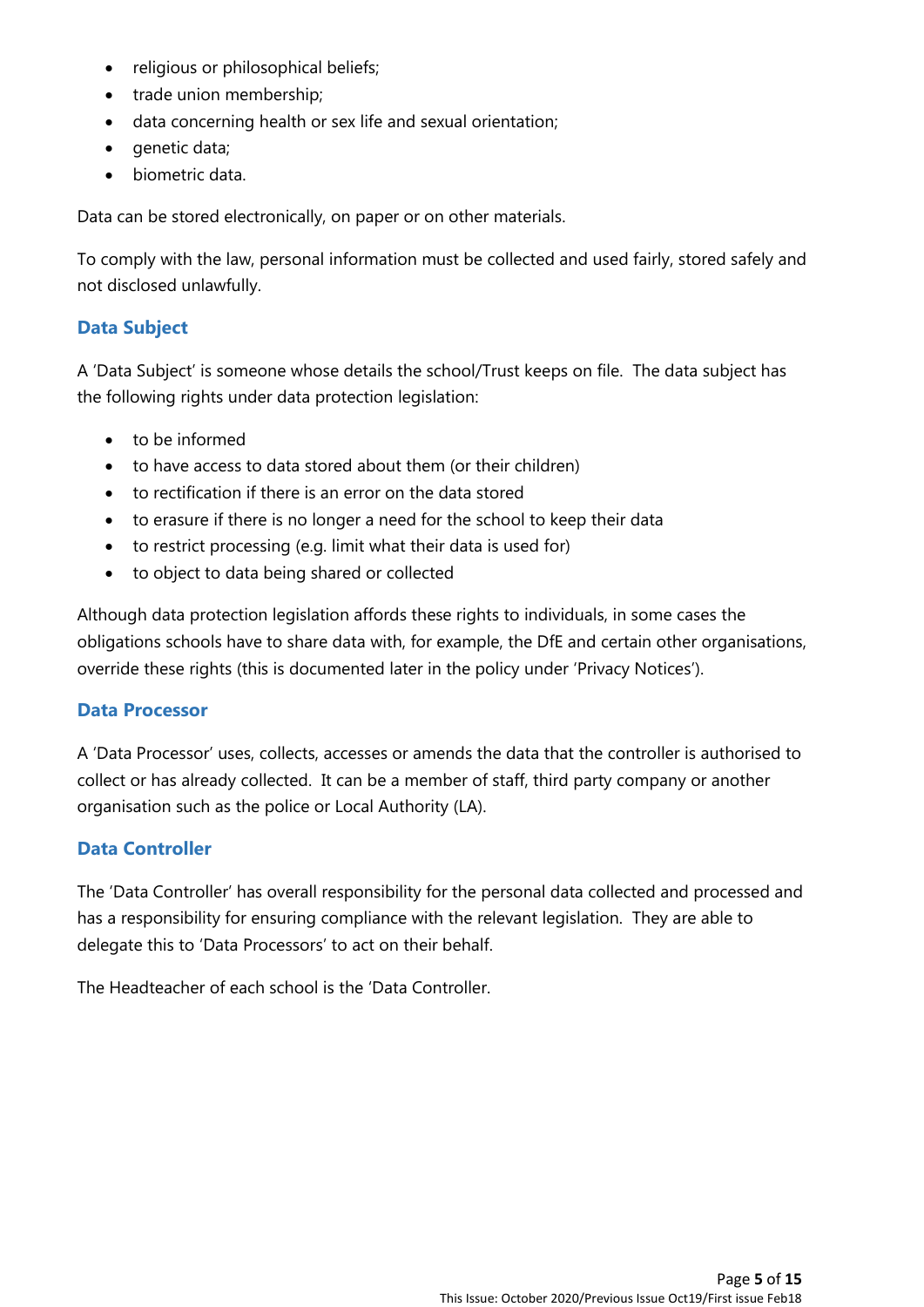# **Part 2 - Organisational Arrangements**

#### **2.1 Overall Responsibility**

SEAX Trust will meet its obligations under the DPA by putting in place clear policies that focus on the key risks and in checking that control measures have been implemented and remain appropriate and effective.

#### **2.2 Roles & Responsibilities**

#### **Trustees will:**

- Establish and maintain a positive data protection culture
- Appoint a Data Protection Officer and provide adequate resources and support for them to fulfil their statutory duties
- Ensure the Data Protection Officer prepares a Data Protection Policy for approval and adoption by the SEAX Trust and review and monitor the effectiveness of the Policy; the policy should be reviewed on a regular basis, at least every two years
- Allocate sufficient resources for data protection, e.g. in respect of training for staff, encryption technology for devices
- Monitor and review data protection issues
- Ensure that each school/location provides adequate training, information, instruction, induction and supervision to enable everyone to comply with their data protection responsibilities
- Review and act upon data protection compliance reports from the Data Protection Officer.

#### **The Headteacher will:**

- Promote a positive data protection culture
- Ensure that all staff co-operate with the Data Protection Policy
- Ensure that staff are competent to undertake the tasks required of them.
- Coordinate training on data protection for all key stakeholders in the school
- Provide staff with equipment and resources to enable them to protect the data that they are processing
- Carry out a data protection induction for all staff and keep records of that induction
- Ensure that those who have delegated responsibilities are competent, their responsibilities are clearly defined and they have received appropriate training
- Monitor the work of the data protection staff to ensure they are fulfilling their responsibilities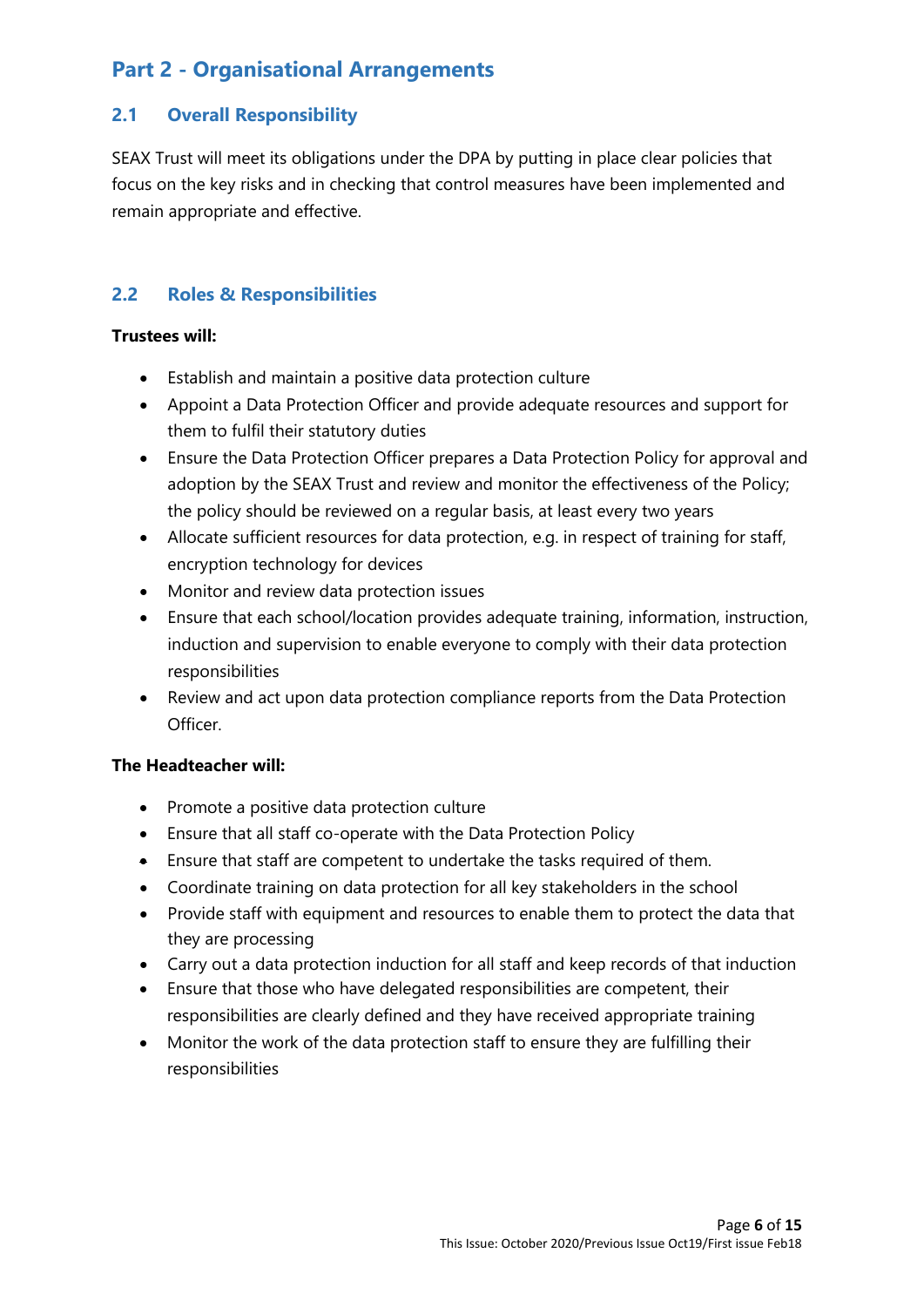#### **The Data Protection Officer will:**

- Inform and advise the SEAX Trust schools of their obligations under data protection legislation
- Monitor compliance with the legislation and report to the Headteacher and SEAX Trust on an annual basis
- Cooperate with the supervisory authority (e.g. Information Commissioners Office) and act as the main contact point for any issues
- Seek advice from other organisations or professionals, such as the Information Commissioners Office as and when necessary
- Keep up to date with new developments in data protection issues for schools
- Act upon information and advice on data protection and circulate to staff and LAC members
- Coordinate the school response to a Subject Access Request
- Coordinate the school response to a data breach.

#### **Staff in the Central Team and at the Trust schools will:**

- Familiarise themselves and comply with the Data Protection Policy
- Comply with the school data protection arrangements
- Follow the data breach reporting process
- Attend data protection training as organised by the Trust/school.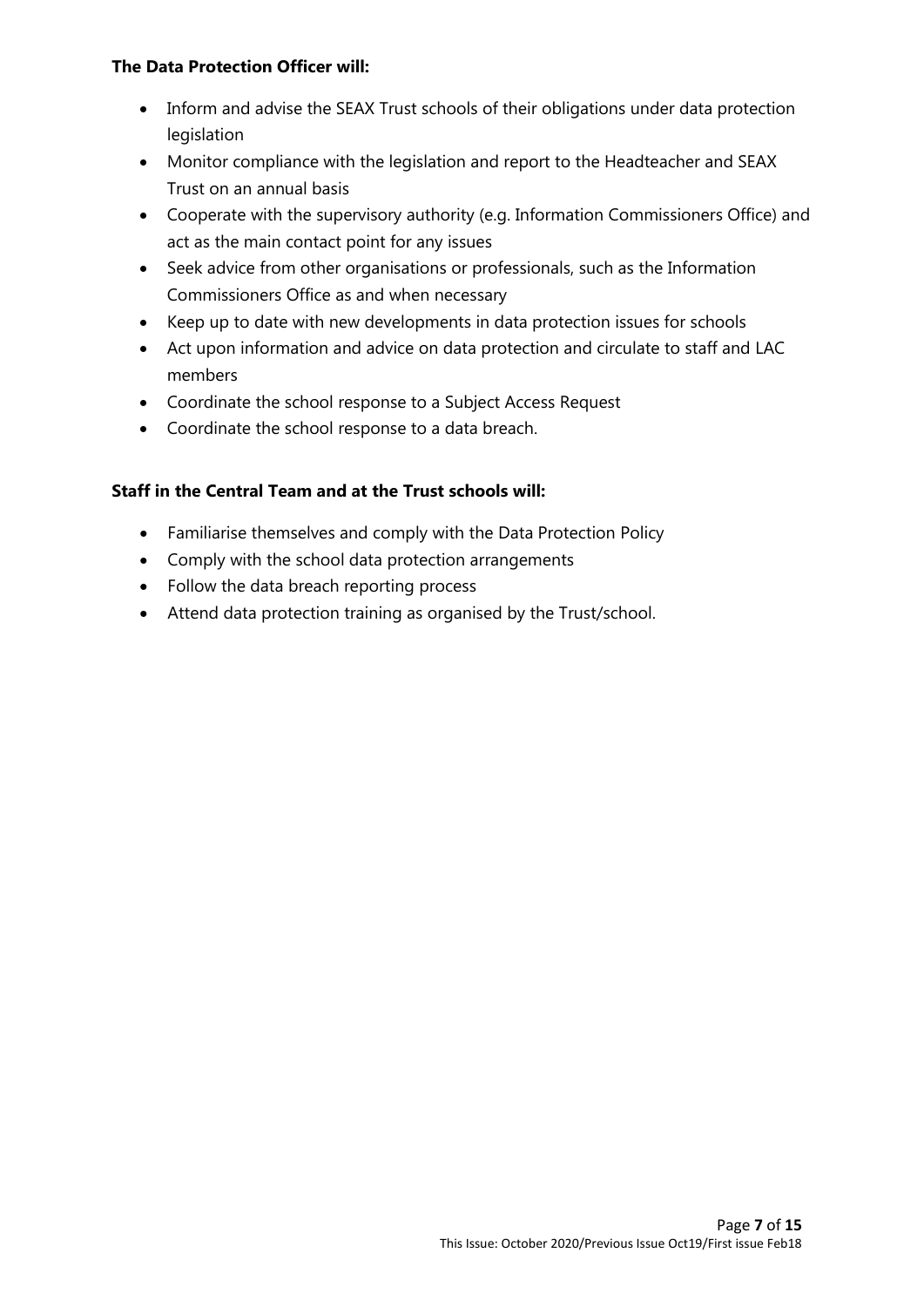# **Part 3 - Detailed Arrangements & Procedures**

#### **3.1 Data Management**

#### **Data Registration**

Schools must register as Data Controllers on the Data Protection Register held by the Information Commissioner. SEAX Trust Schools are registered annually on 1<sup>st</sup> April each year. New schools joining the trust are added to the register as they join.

#### **Data Protection Officer**

As a public body, SEAX Trust is required to appoint a Data Protection Officer (DPO).

At SEAX Trust the DPO role is fulfilled by:

- SBM Services (uk) Ltd (a sub-contracted service provider)
- The SEAX Trust Directors of Business are the data protection co-ordinator between SEAX and the DPO.

The role of the DPO is to:

- Inform and advise the Central Team, Trust schools and the employees about obligations to comply with all relevant data protection laws
- Monitor compliance with the relevant data protection laws
- Be the first point of contact for supervisory authorities.

#### **Data Protection Awareness**

In order to ensure organisational compliance, all staff and other key stakeholders (e.g. local academy members, trustees, volunteers) will be made aware of their responsibilities under the data protection legislation as part of their induction programme, (both as a new employee/LAC Member/Trustee to the organisation).

Annual data protection refresher training will take place to reinforce the importance of staff adhering to the legislation.

A record of the professional development undertaken by the individual will be retained on their training file.

#### **Data Mapping**

SEAX Trust schools have documented all of the data that they collect within a 'Data Flow Map'. This data inventory records:

- the data held
- what the data is used for
- how it is collected
- how consent is obtained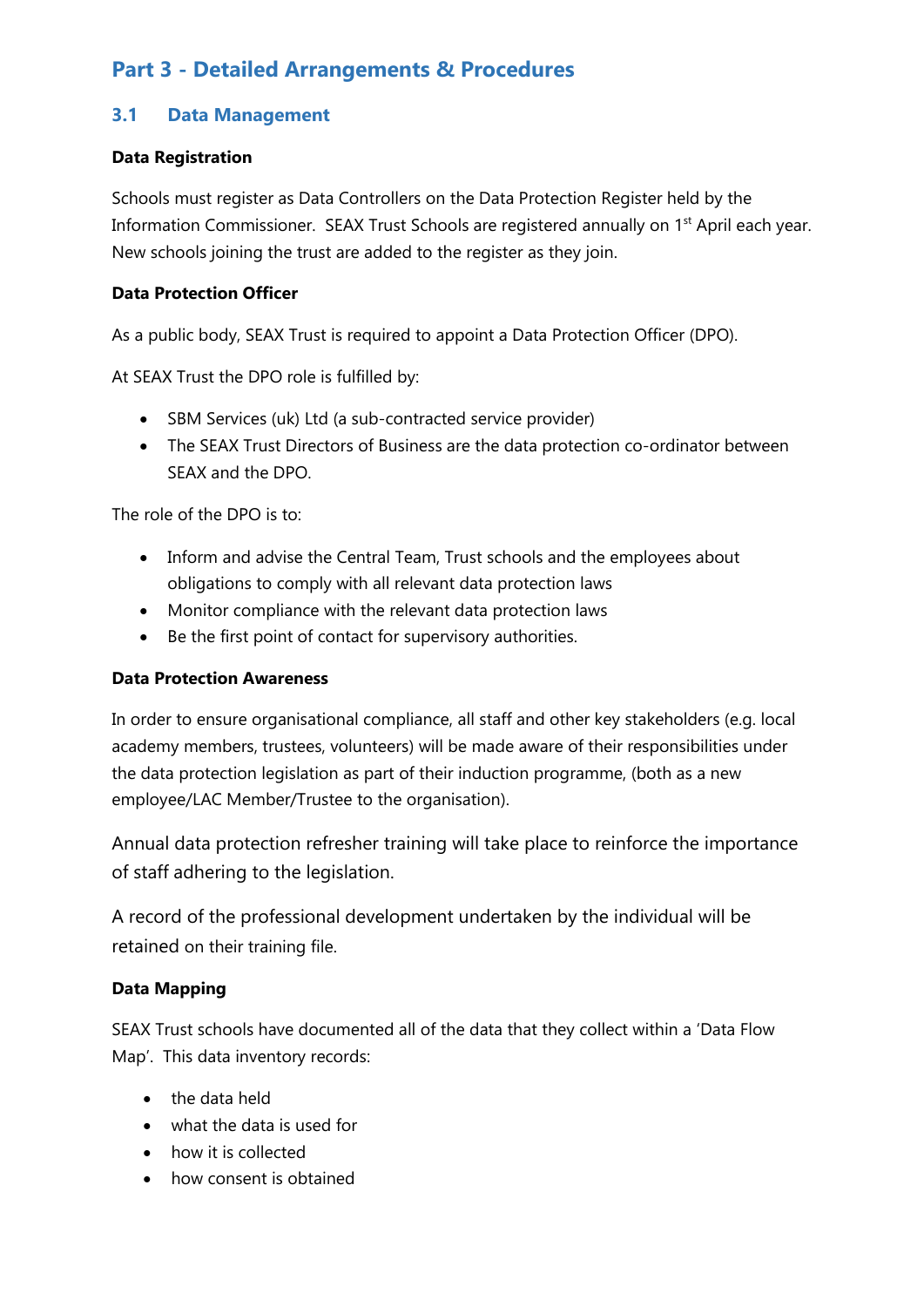- how the data is stored
- what the retention period is
- who can access the data
- who is accountable for the data
- how the data is shared
- how the data is destroyed

For each data type, the probability of a data breach occurring is assessed (very high, high, medium, low or very low) and actions to be taken to mitigate the risk are recorded.

It is the responsibility of the Data Lead in each school/setting to ensure the 'Data Flow Map' is kept up to date. The map should be a live document and updated regularly.

#### **3.2 Third Party Suppliers Acting as Data Processors**

As Data Controller, the Trust schools are responsible for ensuring that correct protocols and agreements are in place to ensure that personal data is processed by all sub-contractors and other third parties in line with the principles of data protection legislation.

Individuals within school who have a responsibility for securing contracts and agreements with such third parties are responsible for ensuring that all external data processing is contracted-out in line with the principles of the DPA. These type of agreements include:-

- IT contracts and processes
- Physical data and hard copy documents
- Data destruction and hardware renewal and recycling financial and personnel

information

• Pupil and staff records.

Only third party suppliers who can confirm they have appropriate technical, physical and organisational security to securely process data will be considered as suitable partners.

The procurement process will ensure that all contracts are suitable and reflect DPA requirements. Review of current and due consideration of future contracts will require this even if data processing is ancillary to the main purpose of the contract.

The external processor will confirm with the Data Controller that suitable security and operational measures are in place.

Any potential supplier or purchaser outside the EU will be obliged to confirm how they comply with the DPA and give contractual assurances.

The DPO may require a specific risk assessment to be undertaken if the data is sensitive, and if an increased risk is likely due to the nature, or proposed nature, of the processing.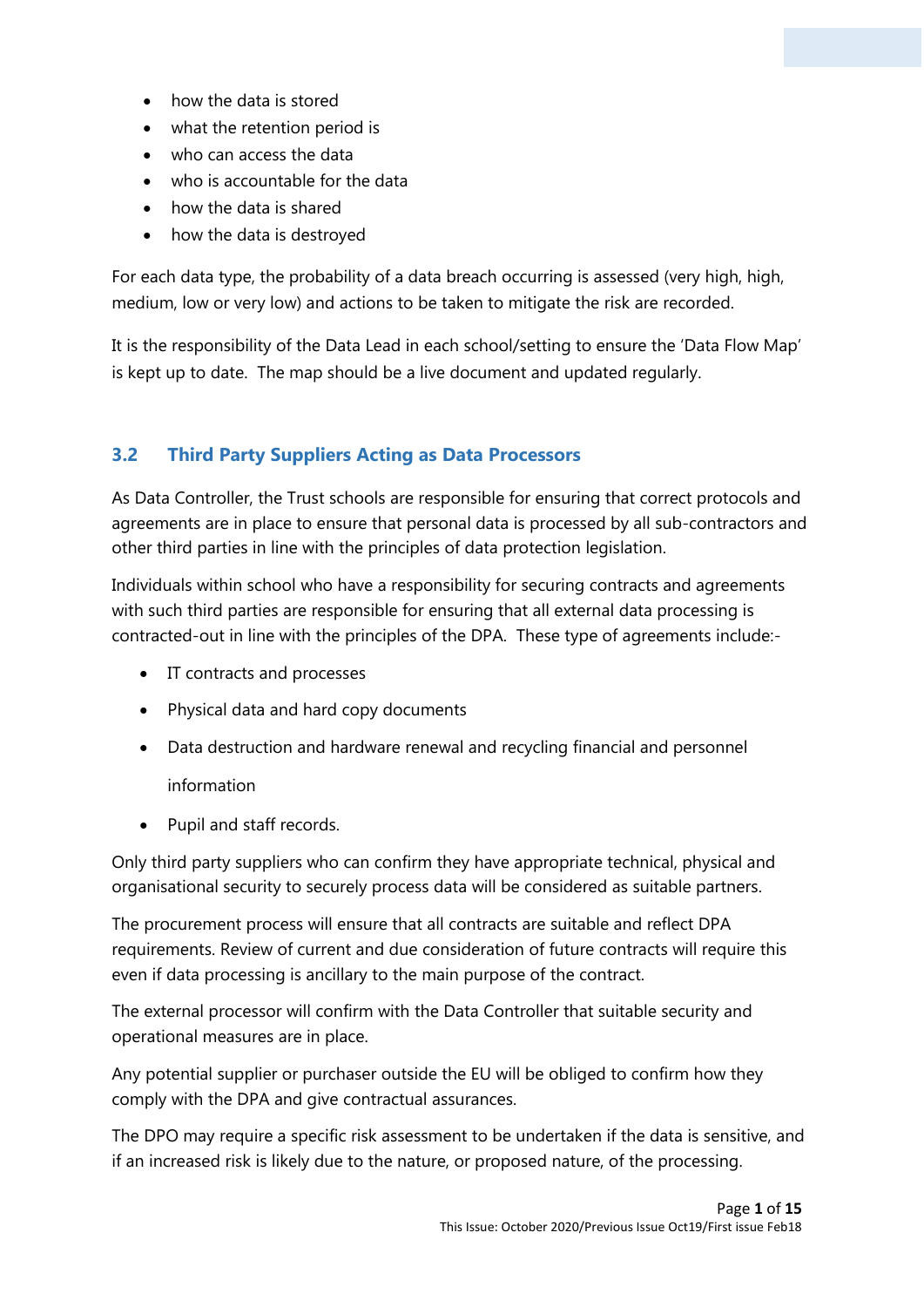A written agreement will be in place between the supplier and the school to confirm compliance with the DPA principles and obligations to assist the school in the event of data breach or subject access request, or enquiries from the ICO.

The Trust Schools must have the right conduct audits or have information about audits that have taken place in respect of the relevant processes of the supplier's security arrangements whilst the contract is in place, or whilst the supplier continues to have personal data that relates to the contract on its systems.

Any subcontracting must only be done with the written consent of the school as Data Controller. This must be the case for any further subcontracting down the chain. All subcontractors must confirm agreement to be bound by DPA principles when handling the school's data, which shall also include co-operation and eventual secure destruction or return of data.

The school has a 'Third Party Request for Information' form which must be used for third party suppliers acting as a Data Processor for the school.

#### **3.3 Consent**

SEAX Trust schools will seek consent from staff, volunteers, young people, parents and carers to collect and process their data. We will be clear about our reasons for requesting the data and how we will use it. There are contractual, statutory and regulatory occasions when consent is not required. However, in most cases, data will only be processed if explicit consent has been obtained. Once consent has been obtained it will last for the length of time the individual is officially connected to the school, unless/until it is updated by the individual. In the case of a student, this is the student's parent/carer, unless/until the parent/carer hands consent to the relevant student.

Consent is defined by the DPA as "any freely given, specific, informed and unambiguous indication of the data subject's wishes by which he or she, by a statement or by clear affirmative action, signifies agreement to the processing of personal data relating to him or her".

We may seek consent from students/young people in certain circumstances, and this will be at the discretion of the Headteacher in conjunction with the parent/carer. Discretion will be on a case-by-case basis and will be dependent on the following factors:

- the child's age (eg likely to be from the age of  $13+/when$  students reach Year 9)
- the child's ability to make an informed decision
- the reason for processing (eg photograph to be displayed in school/school website etc)
- signed agreement between the school and the parent/carer setting out the possible reason(s) for processing to be held by the school in advance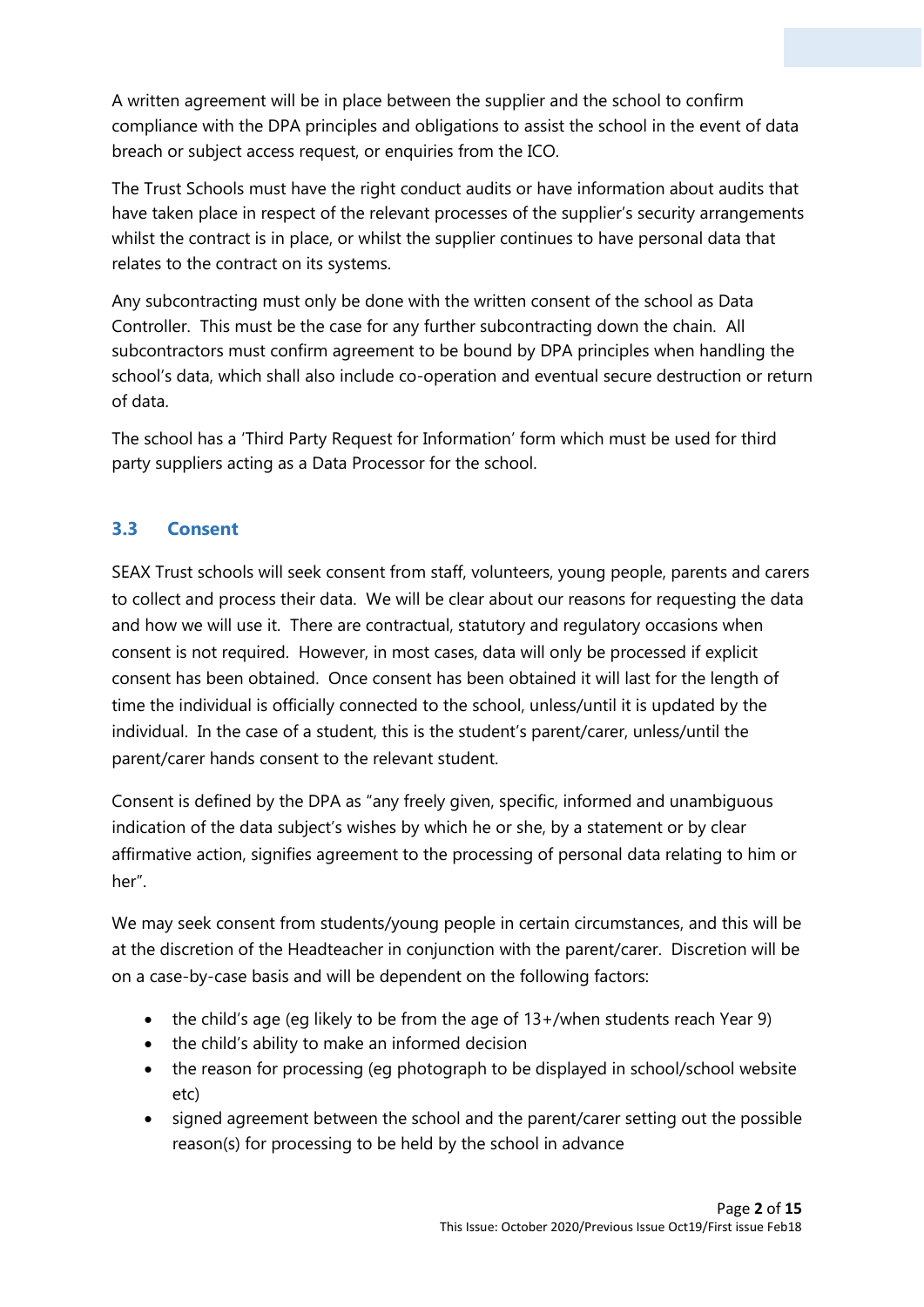#### **Privacy Notices**

In order to comply with the fair processing requirements of the DPA, the school will inform their staff and parents/carers of all pupils of the data they collect, process and hold on them, the purposes for which the data is held and the third parties (eg LA, DfE, etc) to whom their data may be passed, through the use of 'Privacy Notices'.

Privacy notices are available to staff and parents through any of the following means:

- School website
- School newsletter
- School prospectus
- Letter to parents
- Staff Handbook
- Staff Notice Boards

#### **The Use of Pupil Images – for non-internal/administrative purposes**

Occasionally SEAX Trust and its schools may take photographs of its pupils. These images could be used as part of internal displays, printed publications, the school/Trust website or our social media accounts.

SEAX Trust schools will seek consent from all parents to allow the photography of pupils and the subsequent reproduction of these images. Consent will be sought on an annual basis.

Parents are given the opportunity to opt in. It is not permissible to assume parents are opting in.

Generic consent for all uses of images is not acceptable; parents must give consent to each medium.

Parents must be given the opportunity to withdraw their consent at any time. This should be given in writing to the school, however a verbal withdrawal of consent is also valid and should be reported to Data Controller immediately.

Consent should be recorded in the individual school record either in paper form or on the school Management Information System.

If images of individual pupils are published, then the name of that child should not be used in the accompanying text or caption unless specific consent has been obtained from the parent prior to publication.

The individual school 'Parental Consent' form should be issued to current parents to seek consent. The Parental Consent form allows consent for the length of time the student attends the school, unless/until consent is withdrawn by the parent/carer.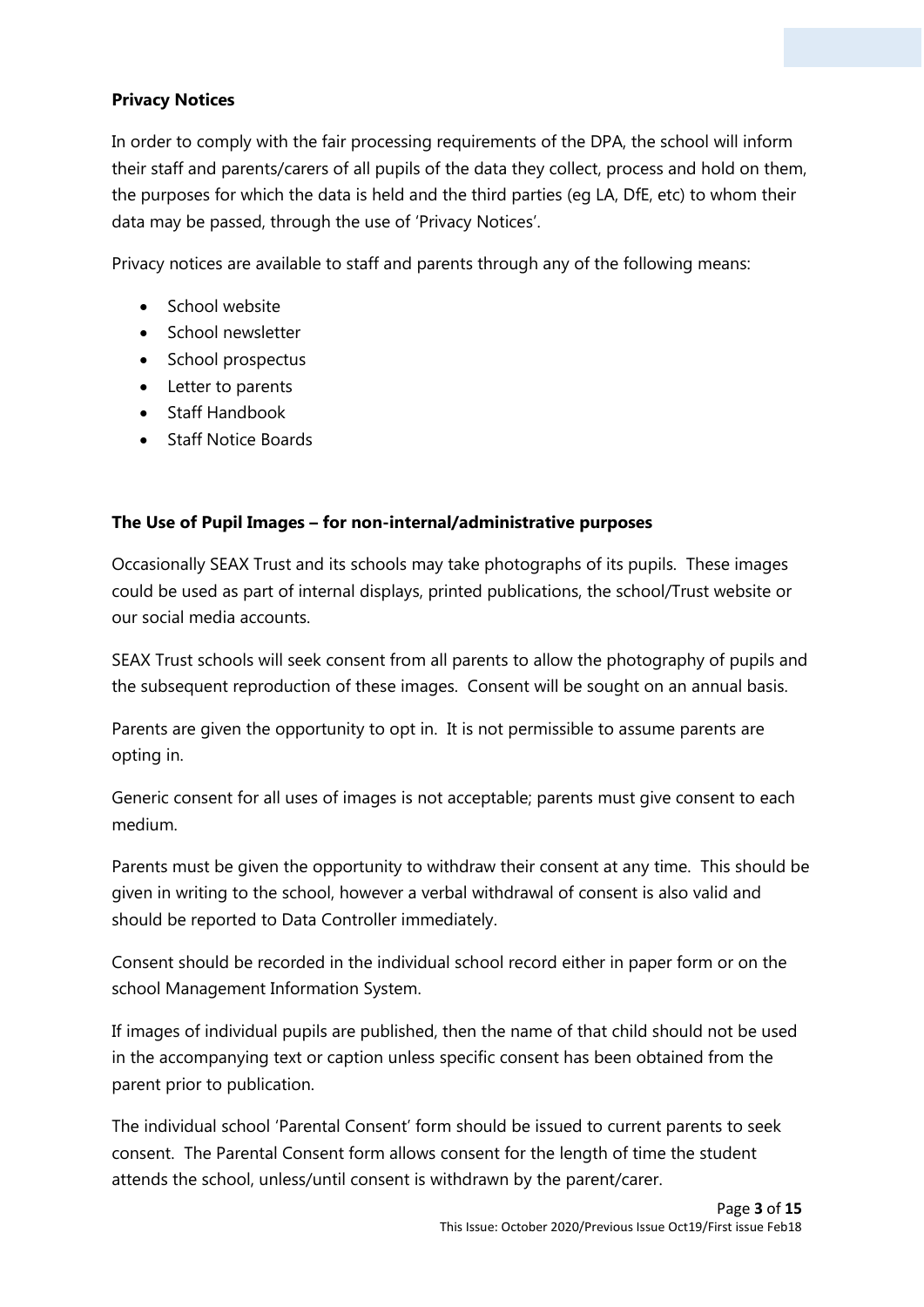#### **Accurate Data**

The school/Trust will endeavour to ensure that the data it stores is accurate and up to date.

When a pupil or member of staff joins SEAX Trust they will be asked to complete a form providing their personal contact information (e.g. name, address, phone number, NI number for staff), next of kin details, emergency contact and other essential information. At this point, the school/Trust will also seek consent to use the information provided for other internal purposes (such as promoting school events, photography).

The school/Trust will undertake an annual data collection exercise, where current staff and parents will be asked to check the data that is held about them is correct. This exercise will also provide individuals with the opportunity to review the consent they have given for the Trust to use the information held for internal purposes.

Parents/carers and staff are requested to inform the school/s when their personal information changes.

#### **Withdrawal of Consent**

Consent can be withdrawn, subject to contractual, statutory or regulatory constraints. Where more than one person has the ability to provide or withdraw consent, the school will consider each situation on the merits and within the principles of the DPA, child welfare, protection and safeguarding principles.

Parents/carers and staff are requested to complete a Withdrawal of Consent form and return this to the Data Controller.

#### **3.4 Associated Data Protection Policies**

|           | CCTV                                   | <b>School Policy</b>     |
|-----------|----------------------------------------|--------------------------|
| $\bullet$ | Complaints                             | <b>SEAX Trust Policy</b> |
|           | Data Breaches                          | <b>SEAX Trust Policy</b> |
| $\bullet$ | <b>Records Management</b>              | <b>SEAX Trust Policy</b> |
|           | • Subject Access Requests              | <b>SEAX Trust Policy</b> |
|           | • Third Party Requests for Information | <b>SEAX Trust Policy</b> |
| $\bullet$ | Use of Personal Devices                | <b>School Policy</b>     |
| $\bullet$ | <b>Remote Working Policy</b>           | <b>SEAX Trust Policy</b> |
|           |                                        |                          |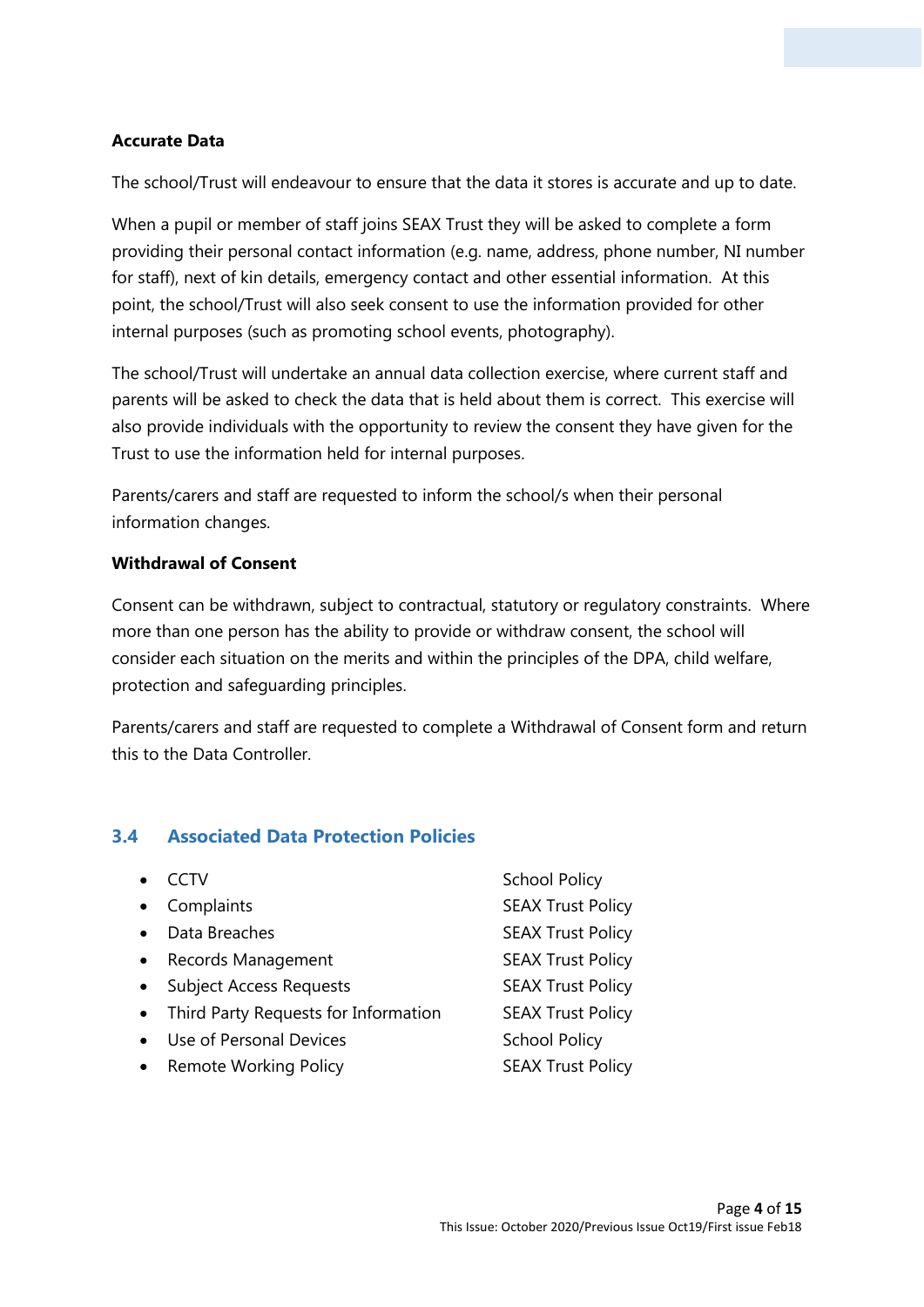#### **CCTV – Site Specific Policy**

Some schools use closed circuit television (CCTV) images to reduce crime and monitor the school buildings in order to provide a safe and secure environment for pupils, staff and visitors, and to prevent loss or damage to the school property. These schools have a CCTV policy in place which documents:

- why CCTV is used
- where cameras are sited
- whether covert monitoring is undertaken
- how long images are retained for
- who has access to the images
- what the complaints procedure

#### **Complaints – SEAX Policy/Procedure**

Complaints regarding Data Protection issues will be dealt with in accordance with the SEAX Trust Complaints Procedure and should be addressed to the SEAX Trust/SEAX Trust school in the first instance. Should the complainant not feel satisfied with the way in which the SEAX Trust/SEAX Trust school deals with their complaint, they can refer the matter to the Information Commissioner's Office (ICO) for further investigation.

#### **Data Breaches**

Although SEAX Trust takes measures against unauthorised or unlawful processing and against accidental loss, destruction or damage to personal data as set out in this Policy and the supporting Policies referred to, a data security breach could still happen. Examples of data breaches include:

- Loss or theft of data or equipment on which data is stored (e.g. losing an unencrypted USB stick, losing an unencrypted mobile phone)
- Inappropriate access controls allowing unauthorised use
- Equipment failure
- Human error (e.g. sending an email to the wrong recipient, information posted to the wrong address, dropping/leaving documents containing personal data in a public space)
- Unforeseen circumstances such as fire or flood
- Hacking attack
- 'Blagging' offences where information is obtained by deceiving the school/Trust.

The SEAX Trust has a Data Breach Policy which sets out the process that should be followed in the event of a data breach occurring.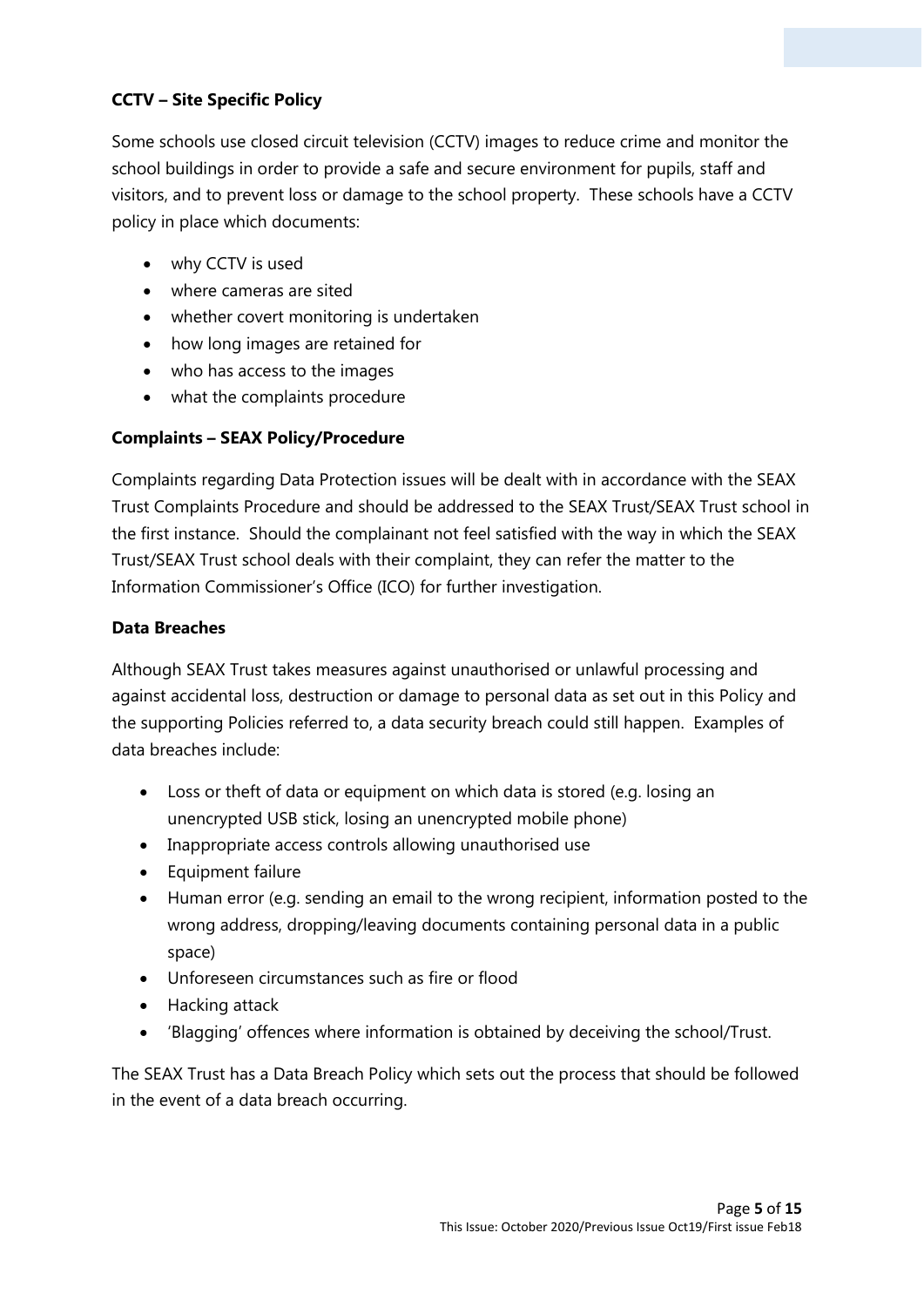#### **Privacy Impact Assessments**

When considering the purchase of a new service or product that involves processing personal data, a Data Privacy Impact Assessment must be completed by the DPO. If risks are identified as part of the assessment then appropriate steps to mitigate this risk must be implemented. If these risks are deemed to be 'high risk' then the DPO should consult with the ICO prior to implementation.

The 'Data Privacy Impact Assessment' form must be used for each new service/product.

#### **It is the duty of each school/site to advise the DPO prior to the purchase of any such product, and to assist in completion of the 'Data Privacy Impact Assessment' process.**

#### **Records Management – SEAX Policy**

The SEAX Trust recognises that by efficiently managing its records, it will be able to comply with its legal and regulatory obligations which will also contribute to the effective overall management of the Trust and Trust schools.

The SEAX Trust has two Record Management & Retention Policies\* in place setting out how it will:

- safely and securely store data (both digital and hard copy data)
- retain data
- dispose of data

\*The two Policies are:

1. GDPR Record Retention Guidelines – MAIN [IRMS & Groupcall Toolkit for Schools]

2. GDPR Record Retention Guidelines – HR [Juniper Education Guidelines]

#### **Subject Access Requests – SEAX Policy**

Any individual, person with parental responsibility or young person with sufficient capacity has the right to ask what data the school/academy holds about them, and can make a Subject Access Request (SAR).

SEAX Trust has a Subject Access Request Policy, which sets out the process that should be followed in the event of receiving a SAR.

#### **Third Party Requests for Information – SEAX Policy**

Occasionally SEAX Trust and its schools may receive a request for information on a pupil or member of staff by a third party, such as the police or social services. This would be separate